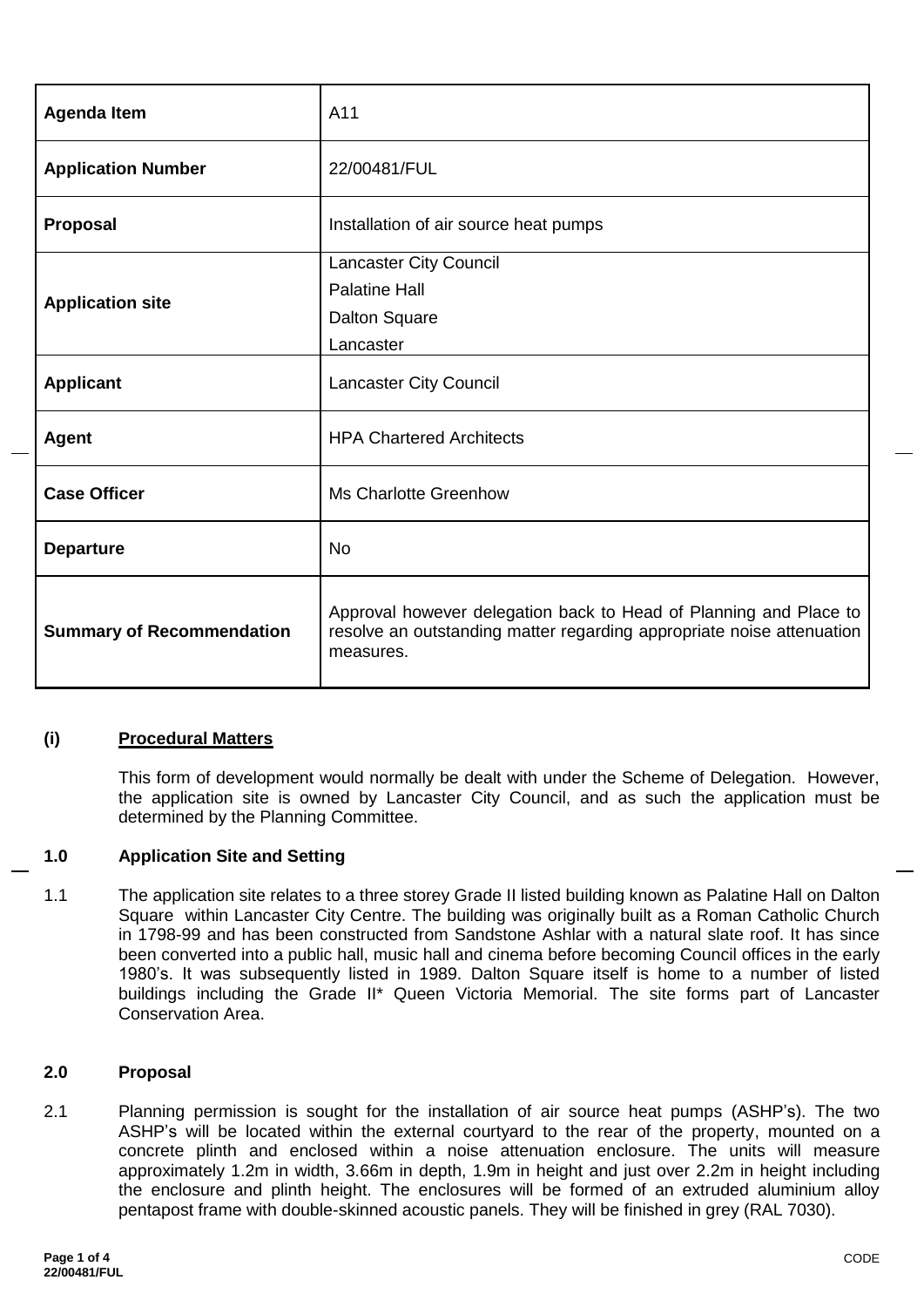# **3.0 Site History**

3.1 A number of relevant applications relating to this site have previously been received by the Local Planning Authority. These include:

| <b>Application Number</b> | <b>Proposal</b>                                                                                                                                                  | <b>Decision</b>             |
|---------------------------|------------------------------------------------------------------------------------------------------------------------------------------------------------------|-----------------------------|
| 09/00544/LB               | Listed building application for the installation of CCTV<br>cameras to the front and rear, and installation of a door<br>entry system to the front entrance door | Permitted July 2009         |
| 01/01333/LB               | Listed Building application to form a new step and ramp<br>from emergency exit door including new railings                                                       | <b>Permitted March 2002</b> |
| 01/01332/DPA              | Construction of disabled access ramp and step with<br>railings to fire exit door                                                                                 | Permitted March 2002        |

#### **4.0 Consultation Responses**

4.1 The following responses have been received from statutory and internal consultees:

| <b>Consultee</b>     | <b>Response</b>                                  |
|----------------------|--------------------------------------------------|
| Environmental Health | No response at the time of compiling this report |
| Conservation         | No response at the time of compiling this report |

4.2 No public representations have been received to date. Publicity expires 16 May 2022, any representations will be verbally relayed to councillors.

## **5.0 Analysis**

- 5.1 The key considerations in the assessment of this application are:
	- Principle of development
	- Design and heritage
	- Noise

## 5.2 Principle of development (NPPF Sections 2 and 14; Policies DM30 and DM53 of the Development Management DPD)

- 5.2.1 On 30 January 2019, the council declared a climate emergency. Whilst the newly adopted Local Plan does seek to address climate change, it was too far advanced in the plan preparation process to incorporate some of the actions and directions of the climate emergency declaration. The Council are therefore entering into an immediate Local Plan review to ensure that the aspects of this important agenda are adequately considered and include the necessary mitigation and adaption measures necessary to address the climate emergency.
- 5.2.2 As above, the Council is committed to supporting the transition to a lower carbon future and will seek to maximise the renewable and low carbon energy generated in Lancaster District, where this energy generation is compatible with other sustainability objectives. The overall principle of the development is therefore supported and subject to other considerations set out below, the proposal complies with policies DM30, DM53 and NPPF Section 14.
- 5.3 Design and heritage (Sections 16, 66 and 72 of the Listed Buildings and Conservation Area Act; NPPF Sections 12 and 16; Policy SP7 of the Strategic Policies and Land Allocations DPD; Policies DM29, DM30, DM37, DM38, DM39, DM53 of the Development Management DPD)
- 5.3.1 In accordance with the Listed Building and Conservation Areas Act, when considering any application that affects a Listed Building and or a Conservation Area or their setting, the local planning authority must pay special attention to the desirability of preserving or enhancing the character or appearance of the heritage asset or its setting. Any harm (substantial or less than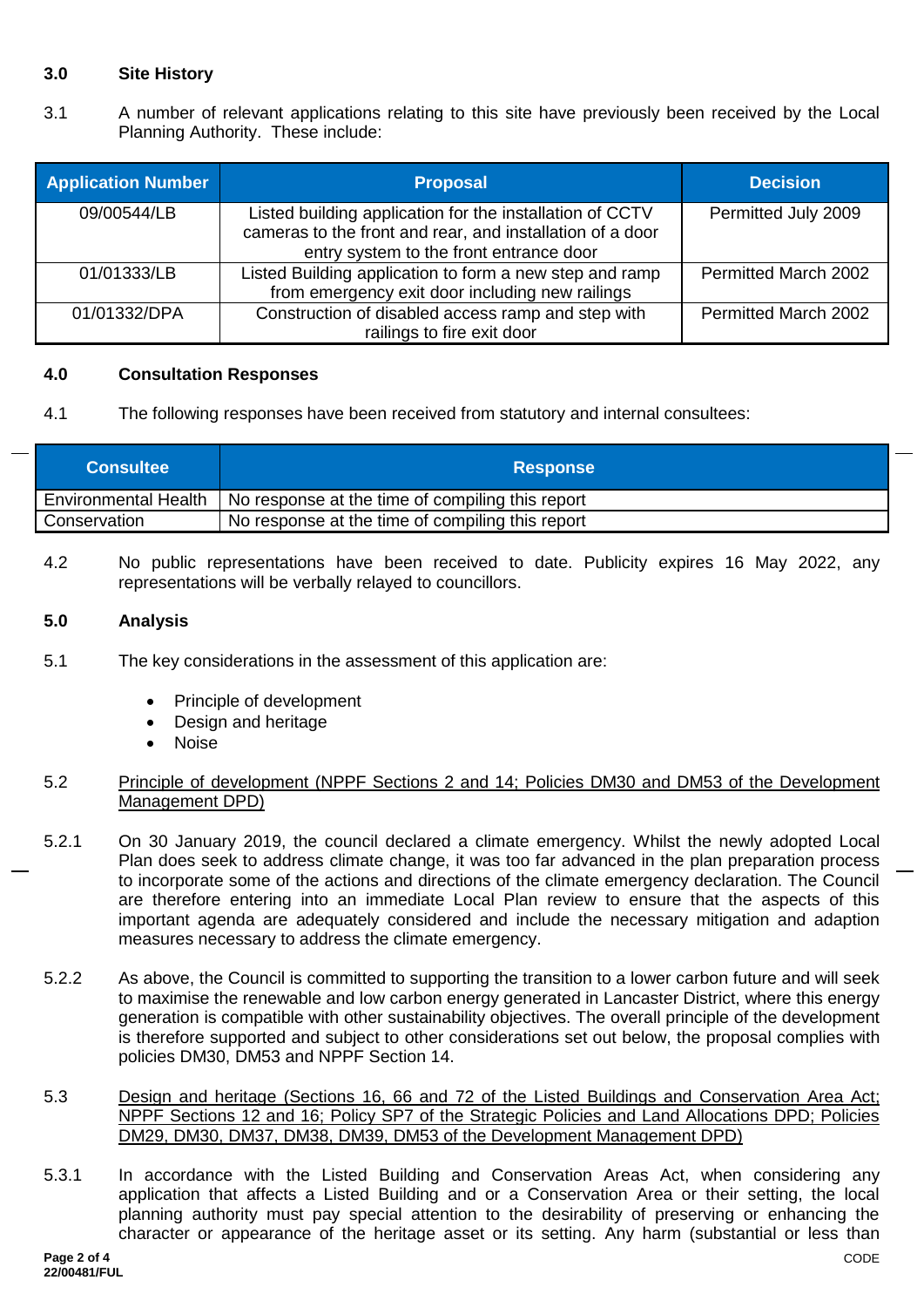substantial) to such elements will only be permitted where this is clearly justified and outweighed by the public benefits of the proposal. This is reiterated by the relevant heritage policies in the Development Plan DPD.

- 5.3.2 Palatine Hall dates back to the late 18C and is both architecturally and historically important due to its high aesthetic value and former community use. This is owed to its Georgian Townhouse appearance and ecclesiastical roots. However, the listed building has been altered throughout the years with a rear stairwell extension, insertion of modern windows, and external air conditioning unit all resulting in harm to the courtyard area of the building.
- 5.3.3 The proposed ASHP's will be located within the existing rear courtyard and in close proximity to the existing air conditioning unit which is mounted on the wall. By their nature, the ASHP's are industrial in appearance and are undoubtably large in scale, materiality could be improved and therefore discussions will occur with the applicant and agent and councillors verbally updated. The units will therefore cause some harm to the setting of the listed building when viewed within the courtyard. Had this area been better preserved, this proposal would have been more difficult to justify. However, given the character of the courtyard area which has already been affected by the newer stairwell extension, modern windows, and air conditioning unit, the installation would cause relatively minor further loss of significance.
- 5.3.4 Overall, whilst it is considered that the ASHP's would result in less than substantial harm to the setting and appearance of the Grade II Listed Building and Conservation Area, this is outweighed by the public benefits arising from the scheme which will enable renewable energy to be captured and utilised within the site.
	- 5.4 **Noise** (NPPF Sections 12, 14 and 15; Policies DM29, DM30, and DM53 of the Development Management DPD)
	- 5.4.1 Paragraph 187 of the NPPF sets out that planning decisions should ensure that new development can be integrated effectively with existing surrounding businesses to ensure that appropriate standards of amenity can be achieved for surrounding uses and occupants. Likewise, existing businesses and facilities should not have unreasonable restrictions placed on them as a result of development permitted after they were established. This is known as the agent of change principle.
	- 5.4.2 The proposed ASHPs produce noise whilst in operation. The ASHPs are to be located within the enclosed courtyard onto which numerous office facilities face. The facilities are owned and managed by the Council and utilised by various Council departments. It is important to ensure that the operation of the ASHPs does not harm the long-term viability and operation of the existing office use. This is particularly important given the need to ensure the provision of main town centre uses such as office facilities within the town centre location.
- 5.4.3 To establish the impacts of noise generated by the operation of the proposed infrastructure, a formal noise assessment must be submitted to assess the existing background levels of the building, resultant impact of the ASHPs (in particular when both units are in operation), and a requirement for attenuation measures. This had not been provided at the time of writing this report. However, it is evident that the attenuation will be in the form of acoustic enclosures which effectively encase the equipment. Once confirmed, the final details of the attenuation measures will be forthcoming. Subject to these details being provided and noise levels attenuated to an acceptable level, the provision of the ASHP infrastructure is considered to be acceptable. It is considered appropriate to recommend the application to be delegated back to the Head of Planning and Place in order for the final details of the attenuation requirements to be confirmed. A subsequent condition can be imposed to ensure the attenuation measures are installed prior to the operation of the equipment.

## **6.0 Conclusion and Planning Balance**

6.1 The provision of ASHPs will result in a low level of less than substantial harm to the character and significance of Palatine Hall, a Grade II listed building, and Lancaster Conservation Area. However, it is considered that this identified harm is outweighed by the public benefits that the scheme entails, subject to the specific noise attenuation measures being agreed.